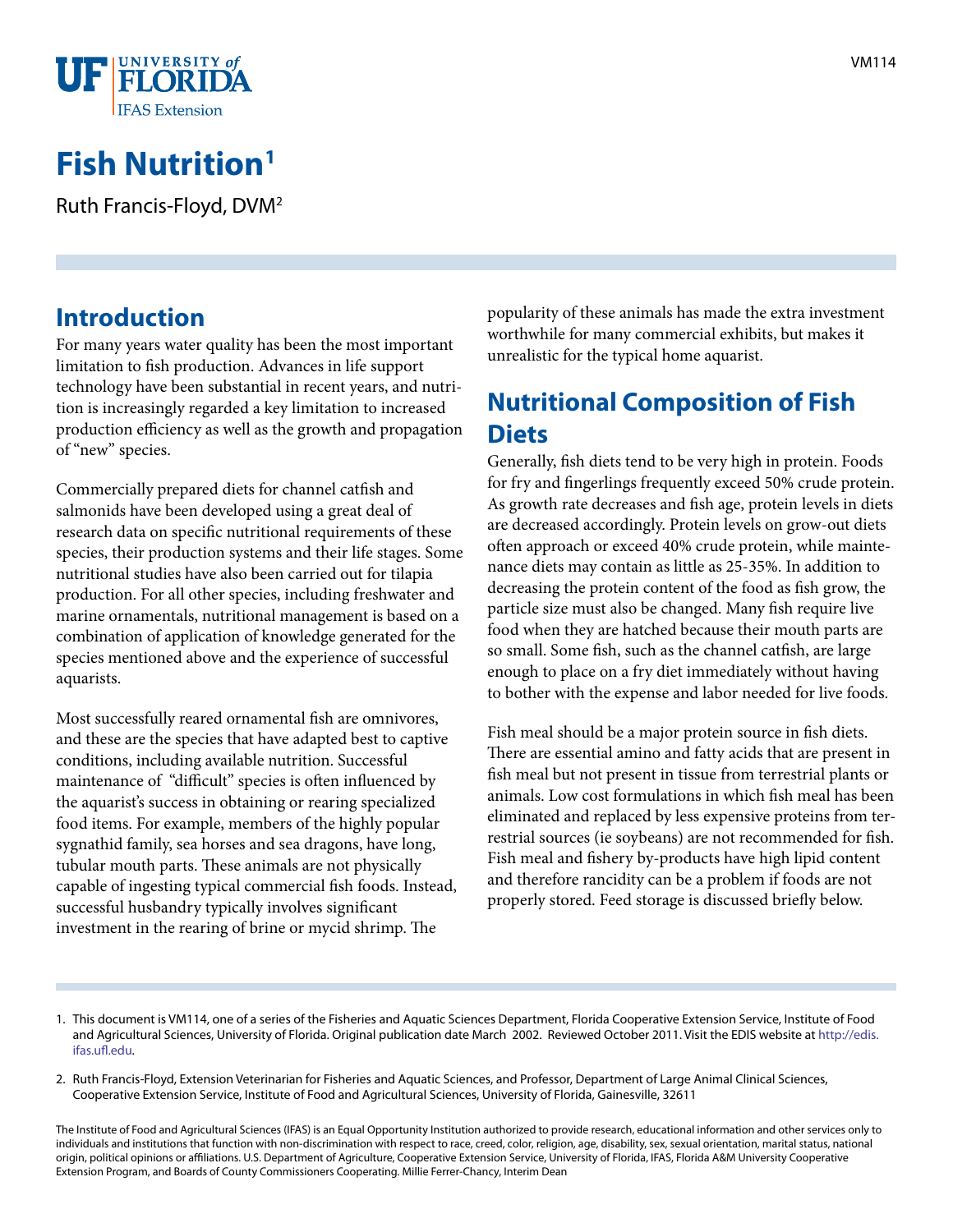In addition to the concern for essential amino acids that may be present in fish meal, fish require long chain fatty acids ( $C_{20}$  and  $C_{22}$ ) that are not found in tissue from terrestrial organisms. Fish meal, shrimp meal and various types of fishery by-products are the source for these essential fatty acids. In addition, crustacean by-products serve as a source of carotenoid pigments that are excellent for color enhancement. There is a high oil content associated with carotenoid pigments, so vitamin E supplementation is recommended when these are used.

Vitamin and mineral requirements of most fish species are not well understood. It is known that fish absorb minerals from the water. Calcium deficiency of channel catfish fry has been associated with calcium concentrations less than 10 mg/L in rearing systems. Calcium chloride has been used to raise the calcium concentration of water used for fry rearing. Conversely, too much calcium in the water has been associated with reproductive problems in some Amazon fish. Water hardness > 100 mg/L has been attributed to formation of hard shells for eggs of some tetra species, and fry were not able to hatch.

Most fish require dietary ascorbic acid (vitamin C). This becomes very important if fish are reared in a poorly lit area where algae cannot grow, or if they are so crowded that they cannot consume any natural food items that might be in the water. Ascorbic acid added to fish foods should be phoshorylated to stabilize the vitamin and increase storage time. In addition, vitamins A, D, E and B complex should be added to fish foods. The concentration of vitamin E is often inadequate, especially in diets that are high in fat. If fish are housed in natural systems with algae and phytoplankton, and stocking rates are not too great, then vitamin supplementation seems to be less important, presumably because of the availability of natural food items.

# **Feed Storage**

Because fish feeds usually contain relatively high amounts of fish meal and/or fish oil, they are very susceptible to rancidity. In addition, ascorbic acid is highly volatile, but critical to normal growth and development of most species of fish. For these reasons, fish feeds should be purchased frequently, ideally at least once a month and more frequently if possible. Feeds should be stored in a cool, dry place and should never be kept on hand for more than three months. Refrigeration of dry feeds is not recommended because of the high moisture content of that environment. Freezing is an acceptable way of extending the shelf life, however.

Vitamin C is an essential vitamin for fish, and most species tested are not capable of synthesizing their own. Stabilized (phosphorylated) forms of ascorbic acid are available and are used in many, but not all, fish feeds. Feeds that do not contain stabilized ascorbic acid are not recommended for fish. If assays for ascorbic acid content are to be run it is imperative to know which form the vitamin is in before sending the feed sample to a laboratory.

## **Types of Feeds**

Commercially milled fish foods are usually sold as dry or semi-moist pellets or as flakes. Pellets are typically the most complete diets. They are cooked, and, if marketed as a complete ration, the nutrition in each particle should be uniform. Disadvantages include the potential for rapid sinking unless the pellet is extruded. In addition, the pellet size is very important. It may be impossible to manufacture a particle small enough for some fish, especially juveniles of many species. For larger animals, a very small pellet may be unacceptable. Semi-moist diets are soft and compact. Many of these are expensive, but they tend to be high quality diets and may be an excellent choice for some species.

Flakes have been used extensively in the ornamental fish industry for many years and have the advantage of being soft enough for very small fish to consume. They also sink very slowly. Unfortunately, the volume required to meet the nutritional needs of the animals may be deceptively high. The author recommends weighing the diet to approximate the amount required and avoid accidental underfeeding.

Technology associated with rearing of live foods is improving rapidly. This is having a positive impact on larval rearing, a frequent bottleneck for commercialization of "new" species. Rotifers are the smallest live food that is routinely used for larval rearing. Newly hatched brine shrimp are larger, but still quite small, and are commonly used in fish hatcheries. Cultured live foods can provide a source of high quality nutrition, but care must be taken to avoid perpetuation of infectious disease. Use of wild caught food items is also risky because of the potential for disease introduction.

#### **Feeding Practices**

Fish should be fed based on a percentage of body weight. For maintenance, 0.5-1.0% body weight per day is adequate. Fish should probably be fed at least 5 days per week. The most common mistake made by pet owners is over-feeding their fish, often with resulting degradation of water quality. Occasionally however, owners dramatically underfeed their